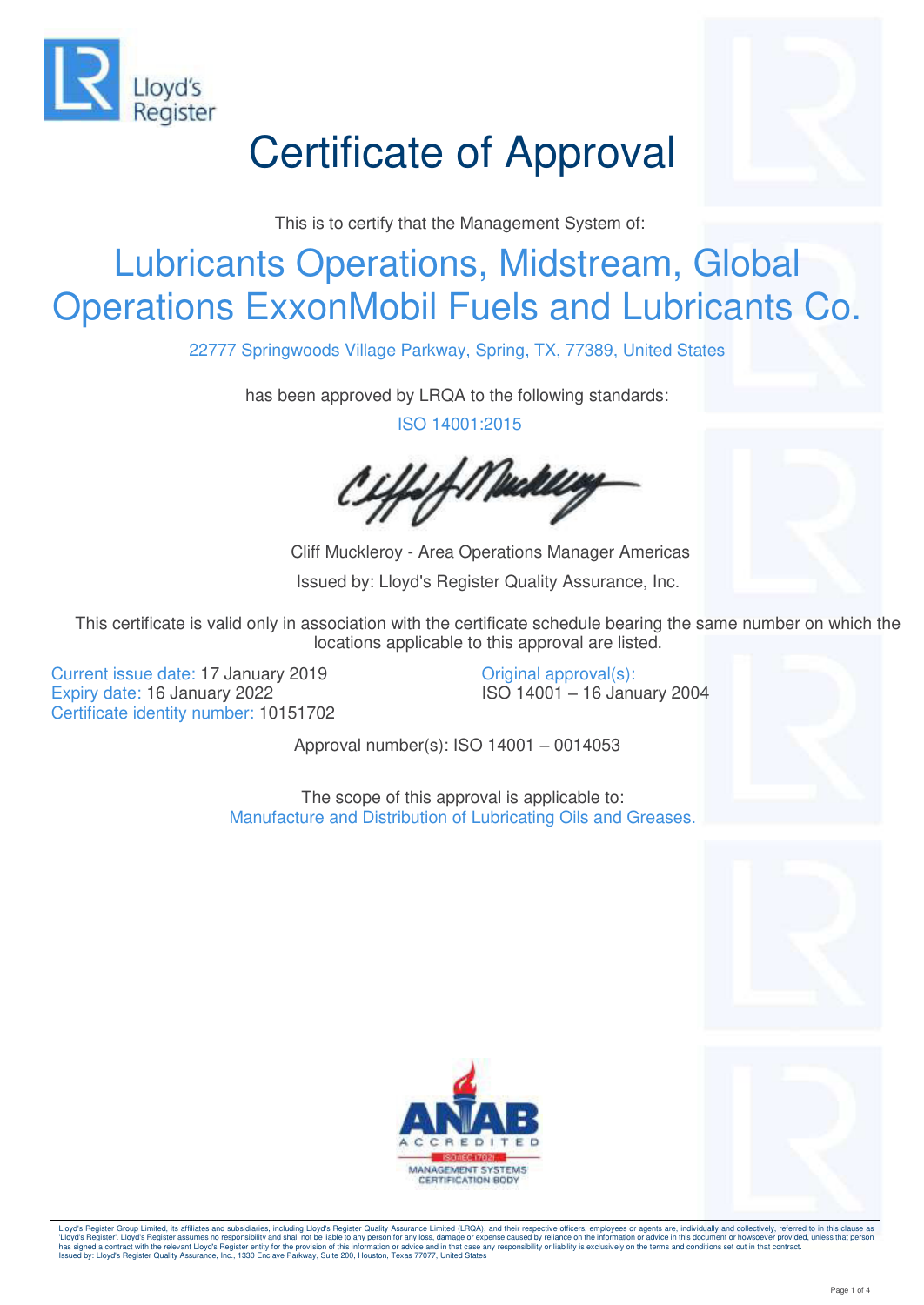

Certificate identity number: 10151702



| Location                                                                                                                                           | <b>Activities</b>                                              |
|----------------------------------------------------------------------------------------------------------------------------------------------------|----------------------------------------------------------------|
| Lubricants Operations, Midstream, ExxonMobil<br>Fuels and Lubricants Co.<br>22777 Springwoods Village Parkway, Spring, TX,<br>77389, United States | ISO 14001:2015<br>Management of the System.                    |
| ExxonMobil Oil Corporation<br>1001 Billingsport Road, Paulsboro, NJ, 08066,<br><b>United States</b>                                                | ISO 14001:2015<br>Manufacture of Lubricating Oils.             |
| Ulsan Lubricants Plant Mobil Korea Lube Oil, Inc.<br>163 Budu-ro, Nam-gu, Ulsan 44778, Republic of<br>Korea                                        | ISO 14001:2015<br>Manufacture of Lubricating Oils.             |
| ExxonMobil (Taicang) Petroleum Co. Ltd<br>No. 1 Fei Ma Road, Liu Jia Gang, Taicang Port<br>Development Zone, Taicang, Jiangsu 215433,<br>China     | ISO 14001:2015<br>Manufacture of Lubricating Oils.             |
| ExxonMobil Egypt S.A.E<br>Petroleum Companies Road, Mex - Alexandria,<br>Egypt                                                                     | ISO 14001:2015<br>Manufacture of Lubricating Oils and Greases. |
| ExxonMobil Sverige AB<br>Oljehamnsvägen 2, 45126 Uddevalla, Sweden                                                                                 | ISO 14001:2015<br>Manufacture of Lubricating Oils.             |
| Esso Italiana Srl.<br>Vado Ligure Plant<br>Via Sabazia 94, 17047 Vado Ligure (SV), Italy                                                           | ISO 14001:2015<br>Manufacture of Lubricating Oils.             |
| ExxonMobil Mexico S.A. de C.V.<br>Poniente 146 No. 760, Colonia Industrial Vallejo,<br>Delegacion Azcapotzalco, 02300, Mexico                      | ISO 14001:2015<br>Manufacture of Lubricating Oils.             |



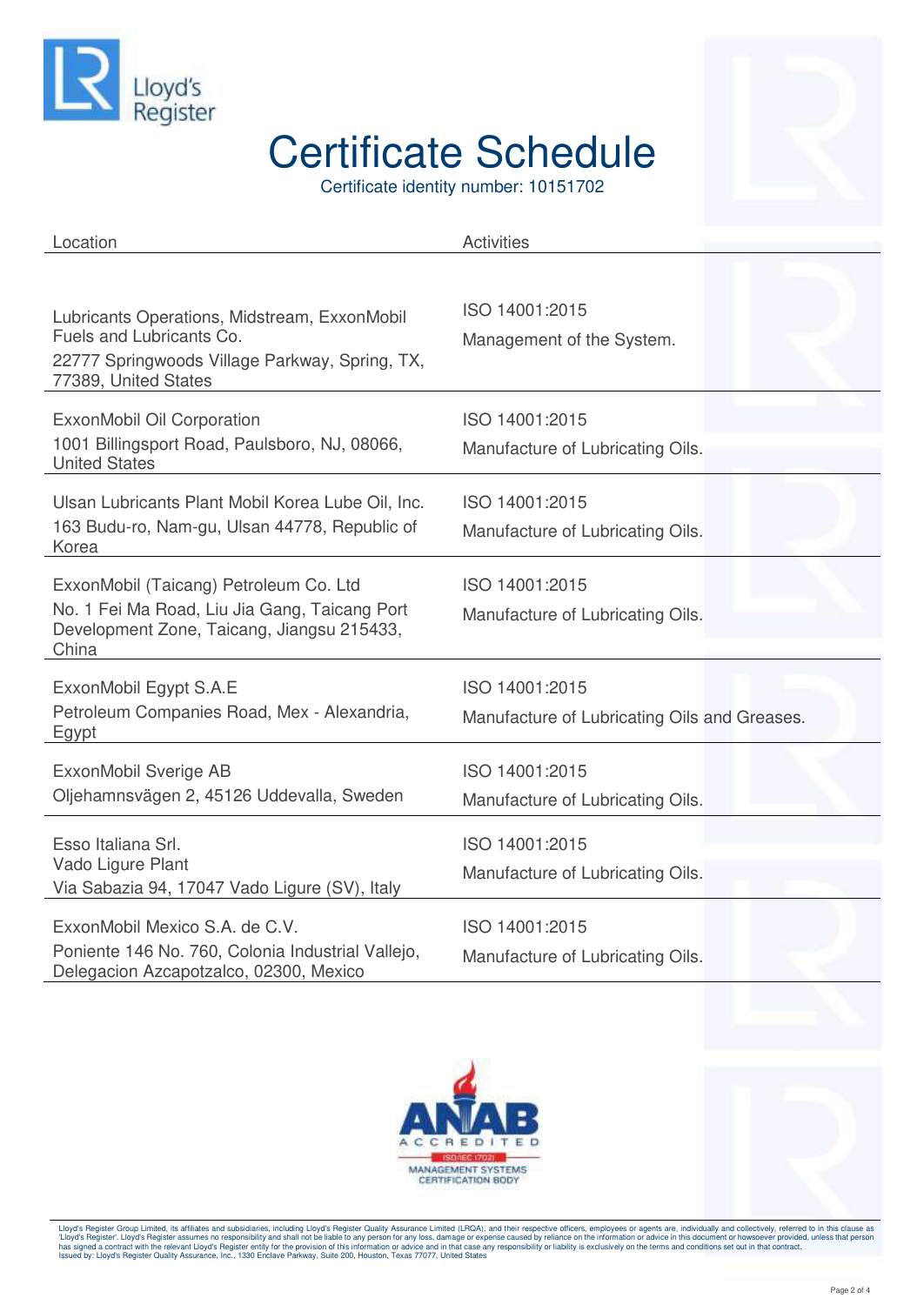

Certificate identity number: 10151702

| Location                                                                                                                                                             | <b>Activities</b>                                              |
|----------------------------------------------------------------------------------------------------------------------------------------------------------------------|----------------------------------------------------------------|
| <b>Taichung LOBP</b><br>ExxonMobil International Corporation-Taiwan<br><b>Branch</b><br>No. 22 Pei Wu Road, Hai-Pin Li, Chin-Shui District,<br>Taichung City, Taiwan | ISO 14001:2015<br>Manufacture of Lubricating Oils.             |
| Mobil Oil oy ab<br>Satamatie 10, 21100 Naantali, Finland                                                                                                             | ISO 14001:2015<br>Manufacture of Lubricating Oils.             |
| ExxonMobil Oil Corporation<br>2230 Highway 1 North, Port Allen, LA, 70767,<br><b>United States</b>                                                                   | ISO 14001:2015<br>Manufacture of Lubricating Oils.             |
| Mobil Oil Turk A.S.<br>Serviburnu Tesisati<br>Serviburnu Caddesi No. 19, 34825 Beykoz, Istanbul,<br>Turkey                                                           | ISO 14001:2015<br>Manufacture of Lubricating Oils.             |
| ExxonMobil Petroleum co., Ltd<br>2486 Nangang Road, Xingang, Binhai New District,<br>Tianjin City, China                                                             | ISO 14001:2015<br>Manufacture of Lubricating Oils and Greases. |
| ExxonMobil Oil Corporation<br>2805 Sycamore Street, Beaumont, TX, 77701,<br><b>United States</b>                                                                     | ISO 14001:2015<br>Manufacture of Lubricating Oils and Greases. |
| Esso Raffinage S.A.F<br><b>L&amp;S Logistique France</b><br>Avenue President Kennedy (Porte St. George),<br>76330 Notre Dame de Gravenchon, France                   | ISO 14001:2015<br>Manufacture of Lubricating Oils and Greases. |
| Jurong Lube Oil Blending Plant<br>35 & 39 Shipyard Road, 628 132 & 628 133,<br>Jurong, Singapore                                                                     | ISO 14001:2015<br>Manufacture of Lubricating Oils and Greases. |



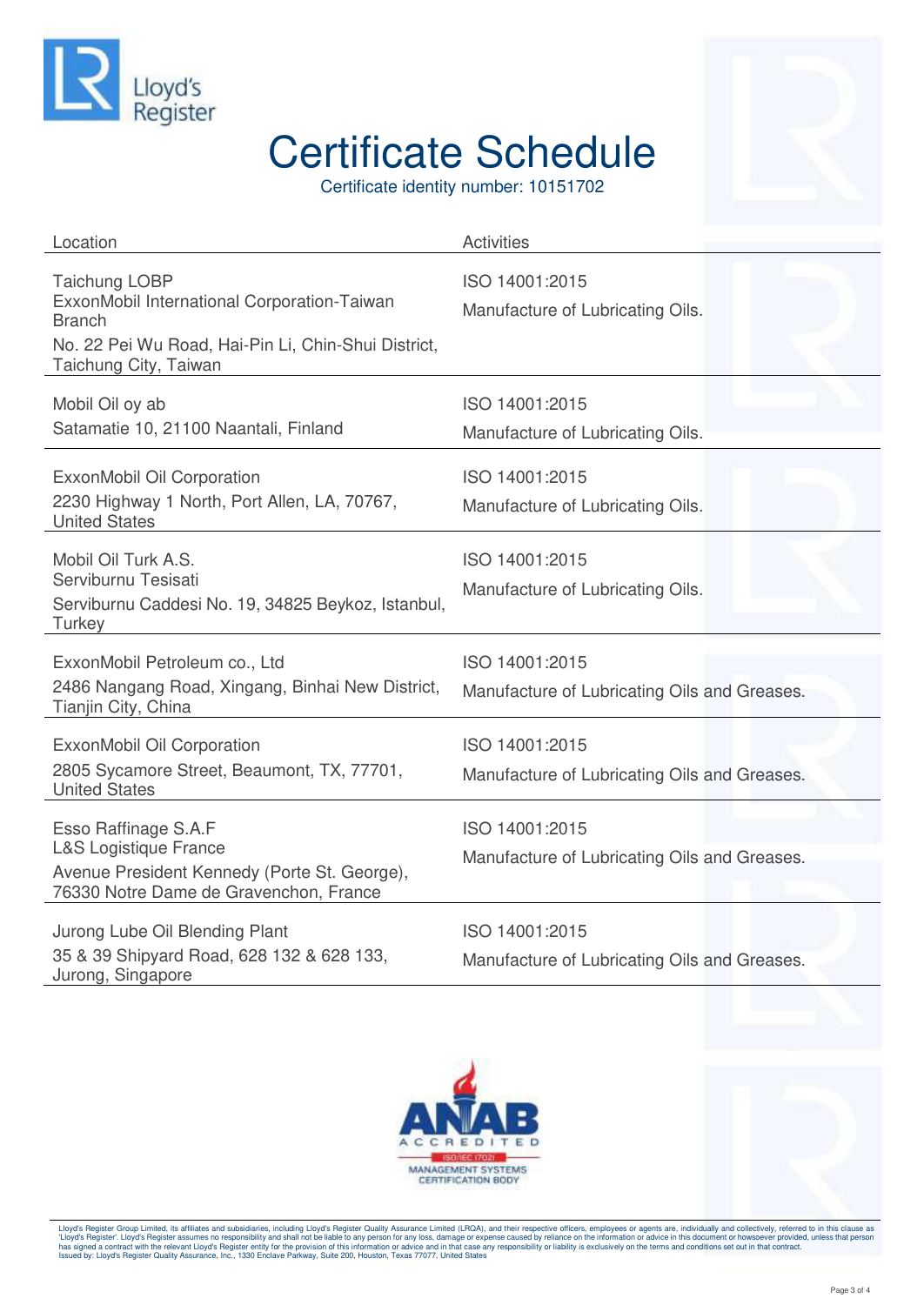

Certificate identity number: 10151702

| Location                                                                                            | <b>Activities</b>                                                                  |
|-----------------------------------------------------------------------------------------------------|------------------------------------------------------------------------------------|
| Esso Nederland B.V.<br>Butaanweg 161, 3196KC Vondelingenplaat<br>Rotterdam, Netherlands             | ISO 14001:2015<br>Manufacture of Lubricating Oils.                                 |
| Imperial Oil Limited<br>9210 34th Street, Edmonton, Alberta, T6B 2Y5,<br>Canada                     | ISO 14001:2015<br>Distribution of Lubricating Oils and Greases.                    |
| ExxonMobil Oil Corporation<br>3801 S. Cicero Avenue, Cicero, IL, 60804, United<br><b>States</b>     | ISO 14001:2015<br>Distribution of Lubricating Oils and Greases.                    |
| ExxonMobil Oil Corporation<br>1400 S. Harrison Street, Olathe, KS, 66061,<br><b>United States</b>   | ISO 14001:2015<br>Manufacture and Distribution of Lubricating Oils<br>and Greases. |
| ExxonMobil Oil Corporation<br>966 Sunshine Road, Kansas City, KS, 66115,<br><b>United States</b>    | ISO 14001:2015<br>Distribution of Lubricating Oils and Greases.                    |
| ExxonMobil Oil Corporation<br>9420 NW St. Helens Road, Portland, OR, 97231,<br><b>United States</b> | ISO 14001:2015<br>Distribution of Lubricating Oils and Greases.                    |
| ExxonMobil Egypt<br>Industrial Zone B4, Block 175, El Asher City,<br>Egypt                          | ISO 14001:2015<br>Manufacture of Lubricating Oils.                                 |



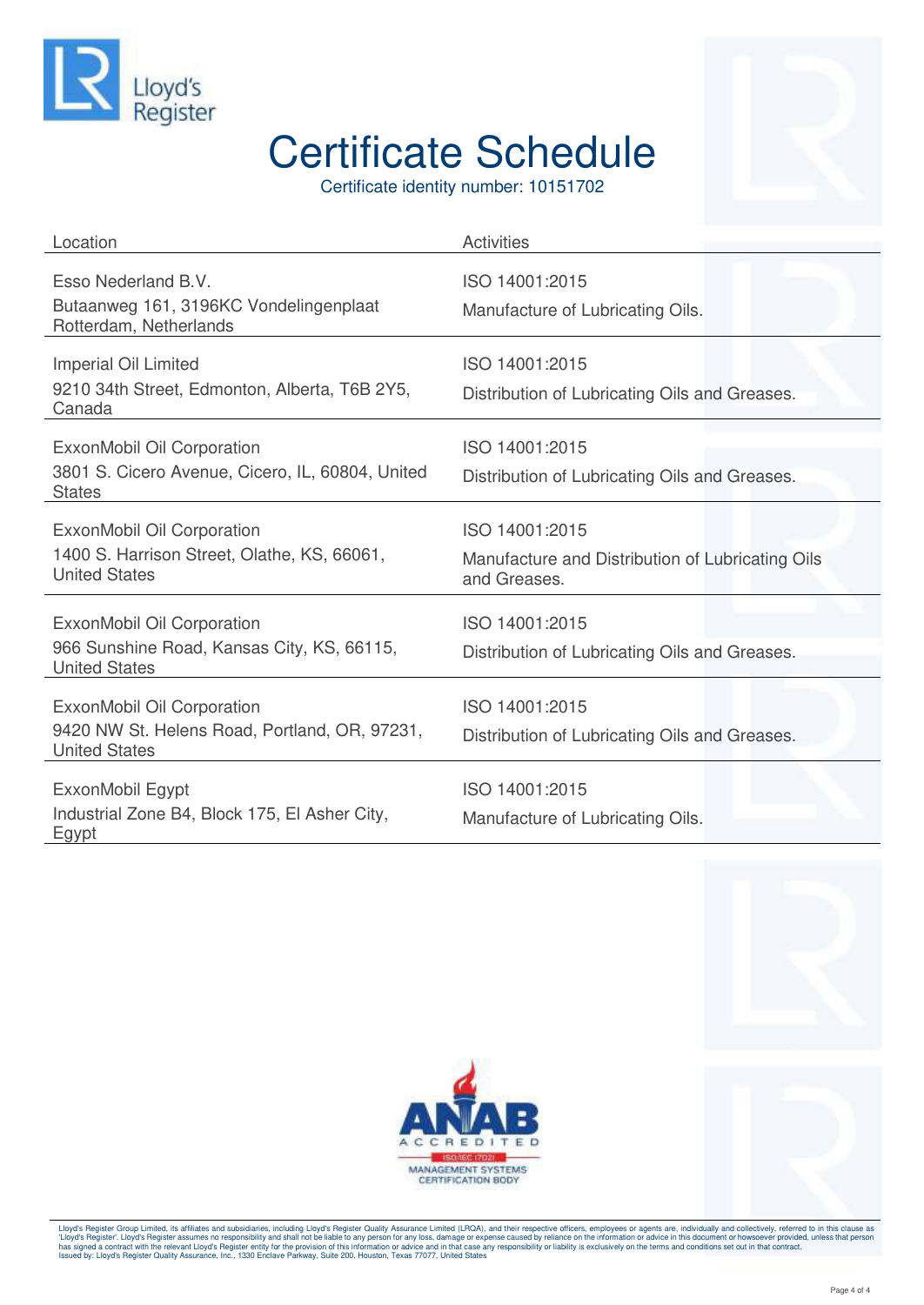

# Certificate of Approval

This is to certify that the Management System of:

### NDG Lubricants Plant, Logistique France, ESSO Raffinage SAS, An affiliate of Exxon Mobil **Corporation**

BP 2 & BP 70, 76330 Notre Dame de Gravenchon, France

has been approved by LRQA to the following standards:

IATF 16949:2016

:ffsf://Wackley

 Cliff Muckleroy - Area Operations Manager Americas Issued by: Lloyd's Register Quality Assurance, Inc. for and on behalf of: Lloyd's Register Quality Assurance Limited

This certificate is valid only in association with the certificate schedule bearing the same number on which the locations applicable to this approval are listed.

Certification date: 21 February 2018 Expiry date: 20 February 2021 Certificate number: 10160647 IATF Certificate number: 0291179

Approval number(s): IATF 16949 – 0014055-008

The scope of this approval is applicable to: Design and Manufacture of Lubricants.





Revision/Re-issue date: 15 November 2018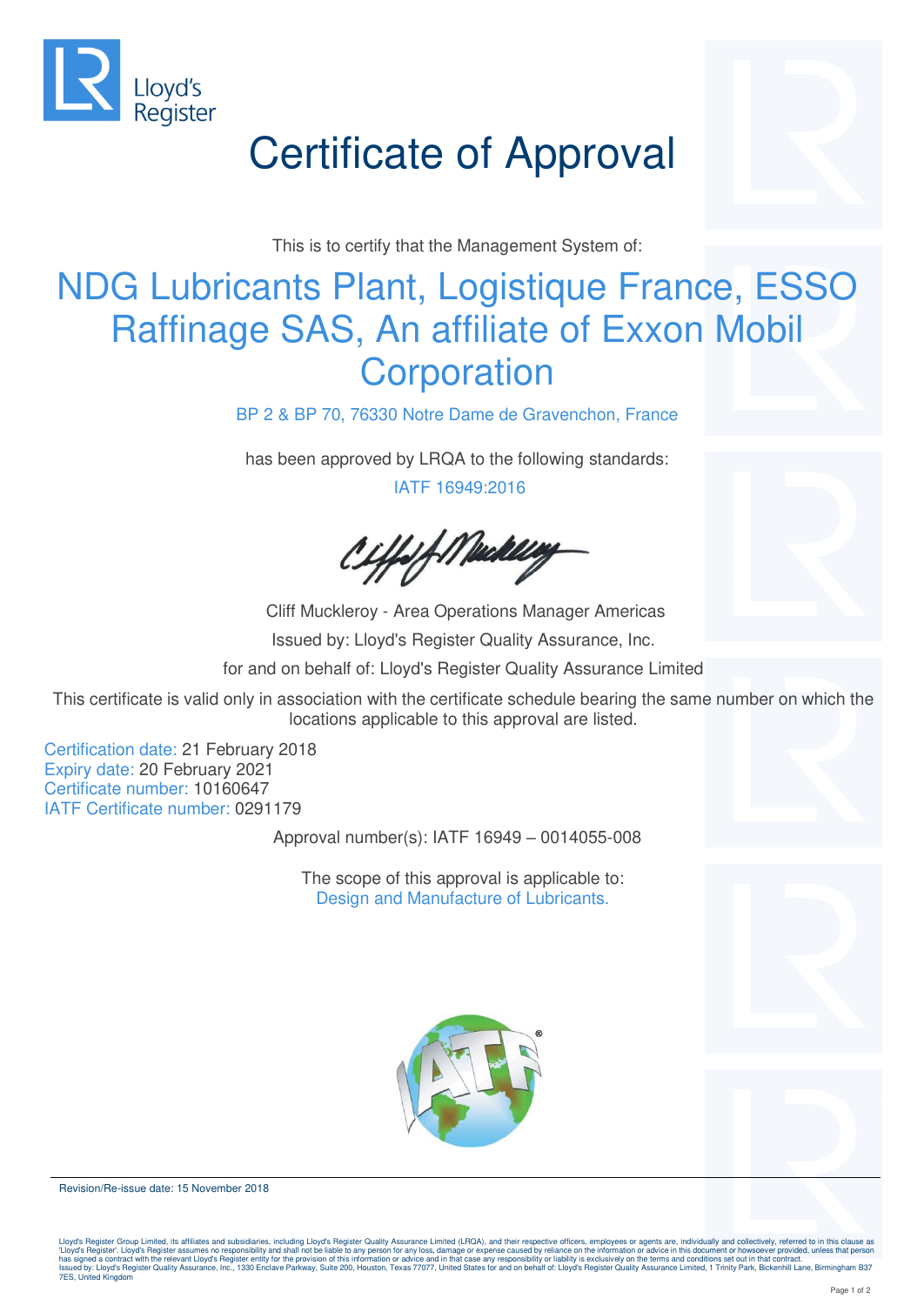

#### Approval number(s): 0014055-008 IATF Certificate number: 0291179

| Location                                                                   | <b>Activities</b>                                                                      |
|----------------------------------------------------------------------------|----------------------------------------------------------------------------------------|
|                                                                            |                                                                                        |
| ExxonMobil Business Support Center                                         | IATF 16949:2016                                                                        |
| Czechia s.r.o., Vinohradska 151, 130 00 Prague 3,<br><b>Czech Republic</b> | <b>Customer Service, Contract Review &amp; Complaints</b><br>Management.               |
| ExxonMobil Research & Engineering Company                                  | IATF 16949:2016                                                                        |
| <b>Lubricants Technology</b>                                               | Product Design.                                                                        |
| 600 Billingsport Road, Paulsboro, NJ, 08066,<br><b>United States</b>       |                                                                                        |
| ExxonMobil Fuels and Lubricants Company                                    | IATF 16949:2016                                                                        |
| 22777 Springwoods Village Parkway, Spring, TX,<br>77389, United States     | Logistics, Sales, Marketing, Engineering, Supplier<br>Management & Strategic Planning. |
| ExxonMobil Research and Engineering Company<br>Lubricants Technology       | IATF 16949:2016<br>Product Design.                                                     |
| 1545 US Route 22 East, Annandale, NJ, 08801,<br><b>United States</b>       |                                                                                        |
|                                                                            |                                                                                        |

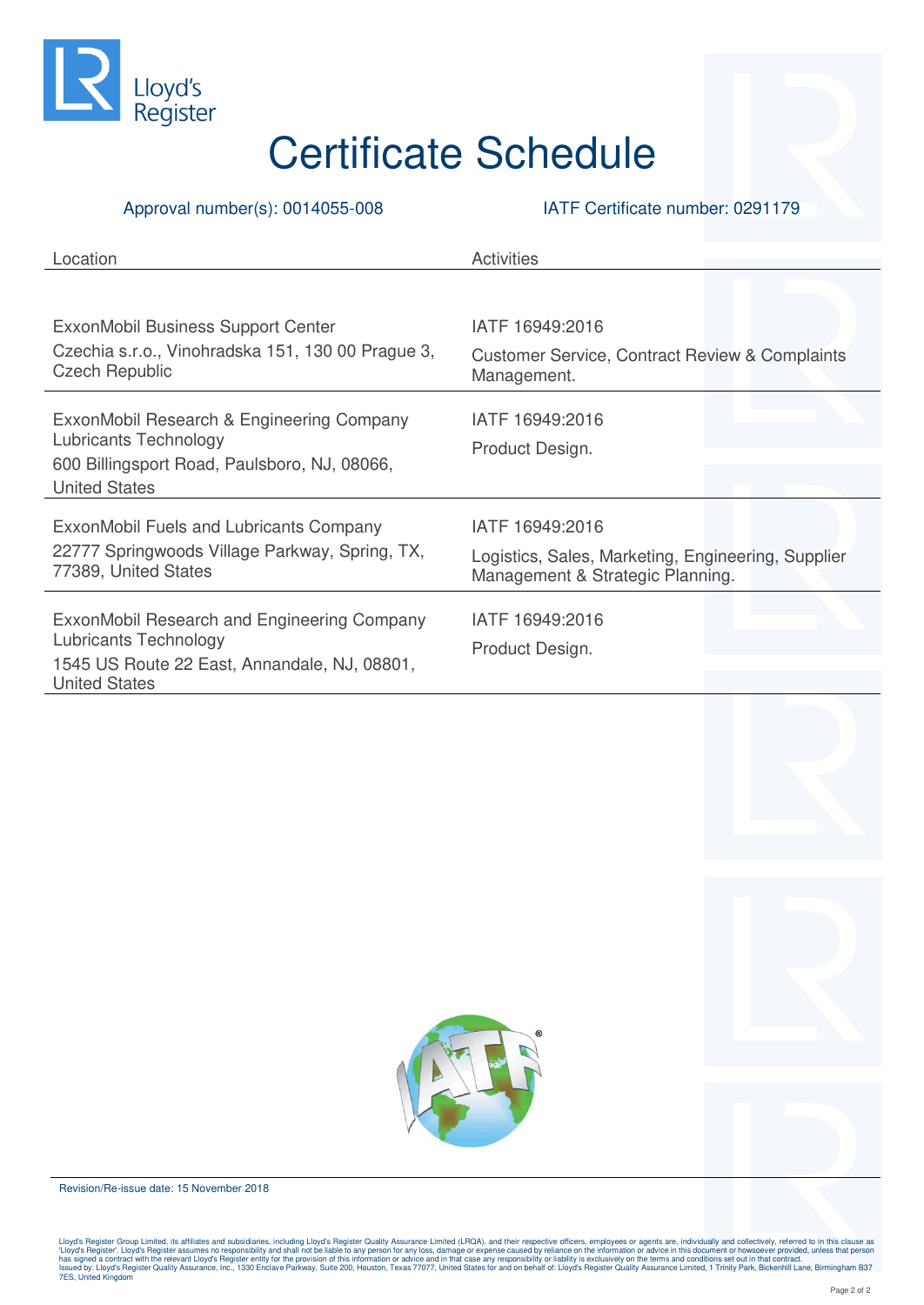

# **Z E R T I F I K AT**

für das Energiemanagementsystem nach **DIN EN ISO 50001 : 2011**

Der Nachweis der regelwerkskonformen Anwendung wurde erbracht und wird gemäß TÜV NORD CERT-Verfahren bescheinigt für

**ExxonMobil Production Deutschland GmbH Riethorst 12 30659 Hannover Deutschland**



**mit den Standorten gemäß Anlage**

Geltungsbereich

### **Erschließung und Förderung von Erdöl und Erdgas; Aufbereitung von Erdöl und Erdgas sowie Schwefelproduktion**

Zertifikat-Registrier-Nr. 44 764 117003 Auditbericht-Nr. 3517 9160

Zertifizierungsstelle Essen, 2017-09-28

der TÜV NORD CERT GmbH

Erstzertifizierung 2011 Gültig bis 2020-10-25 Gültig von 2017-10-26

Diese Zertifizierung wurde gemäß TÜV NORD CERT-Verfahren zur Auditierung und Zertifizierung durchgeführt und wird regelmäßig überwacht.

TÜV NORD CERT GmbH Langemarckstraße 20 45141 Essen www.tuev-nord-cert.de

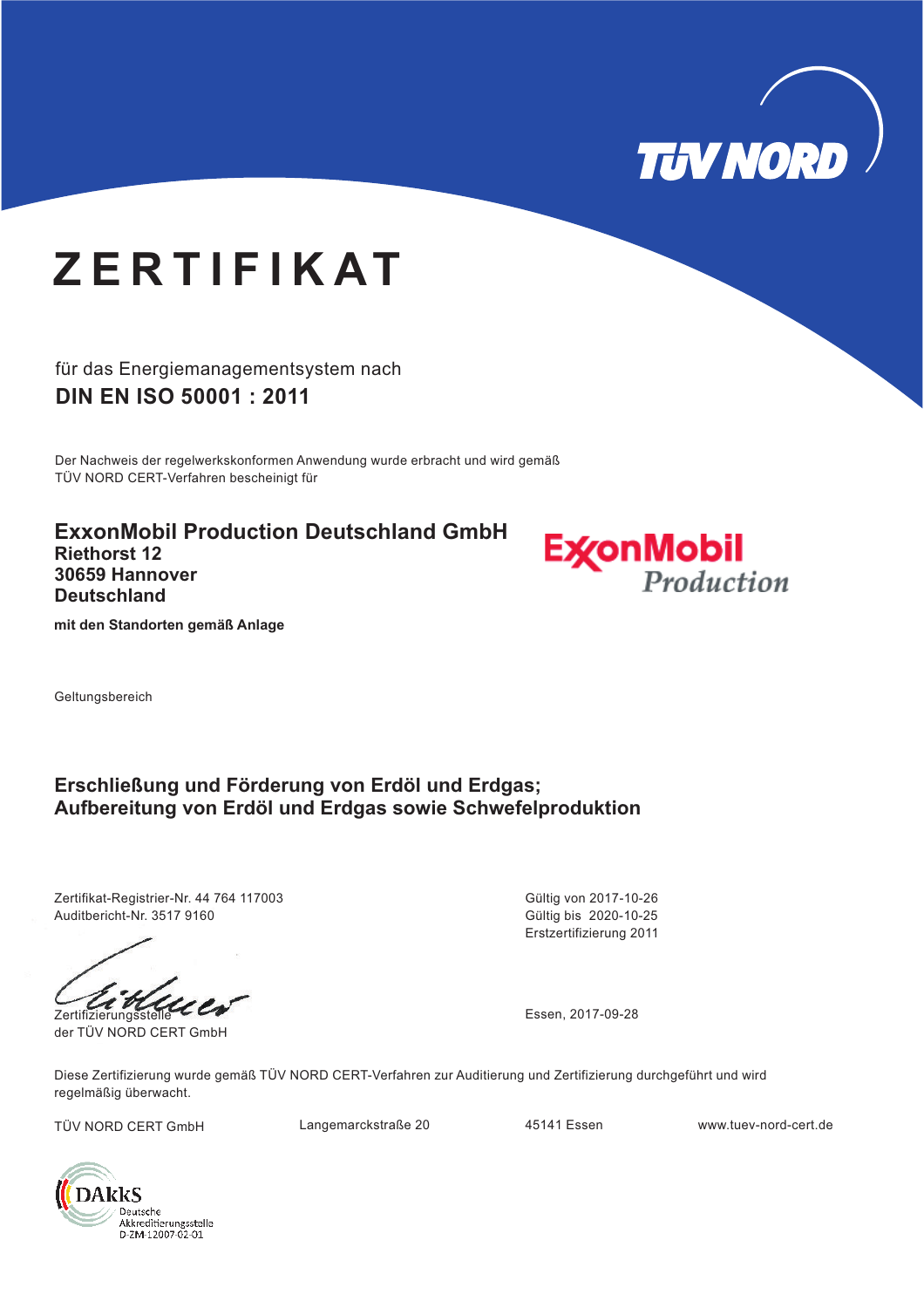

**zum Zertifikat Registrier-Nr. 44 764 117003 DIN EN ISO 50001 : 2011**

**ExxonMobil Production Deutschland GmbH Riethorst 12 30659 Hannover Deutschland**



| Zertifikats-Registrier-Nr. Standort |                                                                                                                                            | Geltungsbereich                                                                               |  |
|-------------------------------------|--------------------------------------------------------------------------------------------------------------------------------------------|-----------------------------------------------------------------------------------------------|--|
| 44 764 117003-001                   | <b>ExxonMobil Production Deutschland GmbH</b><br>Betrieb Großenkneten<br>Vor dem Esch 12<br>26197 Großenkneten<br>Deutschland              | Erschließung und Förderung von Erdgas;<br>Aufbereitung von Erdgas sowie<br>Schwefelproduktion |  |
|                                     | <b>EMPG Name:</b><br>Erdgasaufbereitungsanlage Großenkneten /<br>VDS-Hespenbusch<br>EVU Name:<br>Erdgasaufbereitungsanlage Großenkneten    |                                                                                               |  |
| 44 764 117003-002                   | Norddeutsche Erdgasaufbereitungs GmbH<br>Betrieb Voigtei<br>Ortsteil Voigtei<br>31595 Steyerberg<br>Deutschland                            | Erschließung und Förderung von Erdgas                                                         |  |
|                                     | <b>EMPG Name:</b><br>EAA - Voigtei - NEAG I/II und III (Stromkauf)<br>EVU Name: Voigtei - NEAG I/II und III                                |                                                                                               |  |
| 44 764 117003-003                   | <b>ExxonMobil Production Deutschland GmbH</b><br><b>Betrieb Eldingen</b><br><b>Groß Oesinger Straße</b><br>29367 Steinhorst<br>Deutschland | Erschließung und Förderung von Erdöl;<br>Aufbereitung von Erdöl                               |  |
|                                     | <b>EMPG Name: Betriebsplatz Eldingen</b><br>EVU Name: A-St. -- Betriebsplatz ELD<br>29367 Steinhorst                                       |                                                                                               |  |
| TÜV NORD CERT GmbH                  | Langemarckstraße 20                                                                                                                        | 45141 Essen<br>www.tuev-nord-cert.de                                                          |  |



Seite 1 von 8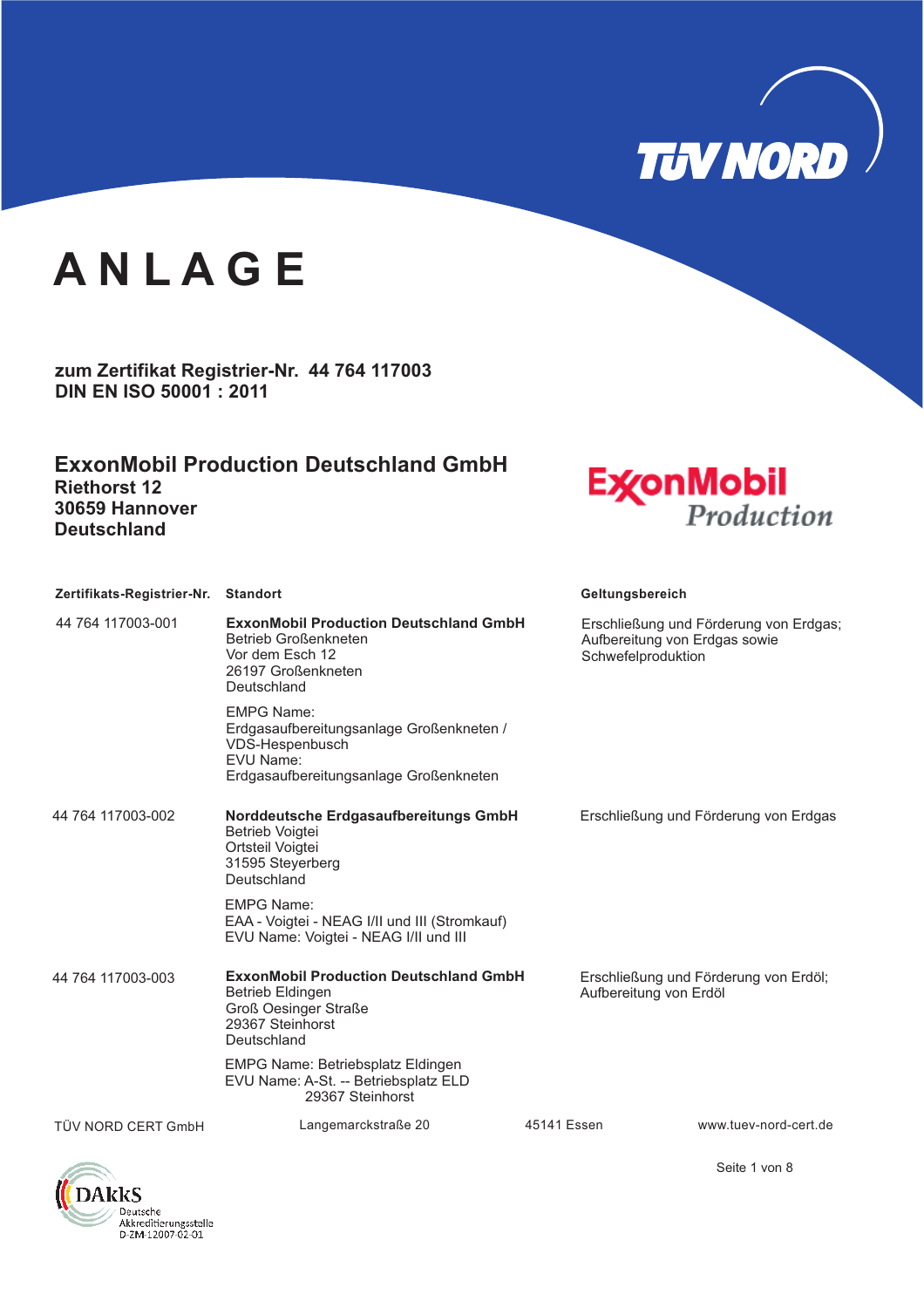

#### **zum Zertifikat Registrier-Nr. 44 764 117003 DIN EN ISO 50001 : 2011**

| Zertifikats-Registrier-Nr. Standort |                                                                                                                                | Geltungsbereich                             |                                       |
|-------------------------------------|--------------------------------------------------------------------------------------------------------------------------------|---------------------------------------------|---------------------------------------|
| 44 764 117003-004                   | <b>ExxonMobil Production Deutschland GmbH</b><br><b>Betrieb Barenburg</b><br>Schlaher Damm 3<br>27245 Barenburg<br>Deutschland | Erdöl und Erdgas;<br>Aufbereitung von Erdöl | Erschließung und Förderung von        |
|                                     | <b>EMPG Name: Betriebsplatz Barenburg</b><br>EVU Name: Werksanlagen Barenburg                                                  |                                             |                                       |
| 44 764 117003-005                   | ExxonMobil Deutschland GmbH<br>Groß Lessen 6<br>27232 Sulingen<br>Deutschland                                                  | Aufbereitung von Erdöl                      | Erschließung und Förderung von Erdöl; |
|                                     | EMPG Name: Gr. Lessen 6<br>EVU Name: Gr. Lessen 6, Groß Lessen                                                                 |                                             |                                       |
| 44 764 117003-006                   | <b>ExxonMobil Deutschland GmbH</b><br>Barenburg H7<br>27232 Sulingen<br>Deutschland                                            |                                             | Erschließung und Förderung von Erdöl  |
|                                     | EMPG Name: Barenburg H 7<br>EVU Name: Barenburg H 7, Groß Lessen 7                                                             |                                             |                                       |
| 44 764 117003-007                   | <b>ExxonMobil Deutschland GmbH</b><br>Kompressorstation Hengstlage<br>26197 Großenkneten<br>Deutschland                        |                                             | Erschließung und Förderung von Erdgas |
|                                     | EMPG Name: Hengstlage T 01/VDS<br>EVU Name: Hengstlage T1 Sammelstation                                                        |                                             |                                       |
| 44 764 117003-008                   | <b>ExxonMobil Deutschland GmbH</b><br>Kompressorstation Visbek<br>Im Egterholz 1<br>49685 Emstek<br>Deutschland                |                                             | Erschließung und Förderung von Erdgas |
|                                     | <b>EMPG Name: Visbek S/VDS</b><br>EVU Name: Visbek S Verdichterstation, Egterholz<br>49685 Emstek                              |                                             |                                       |
| TÜV NORD CERT GmbH                  | Langemarckstraße 20                                                                                                            | 45141 Essen                                 | www.tuev-nord-cert.de                 |



Seite 2 von 8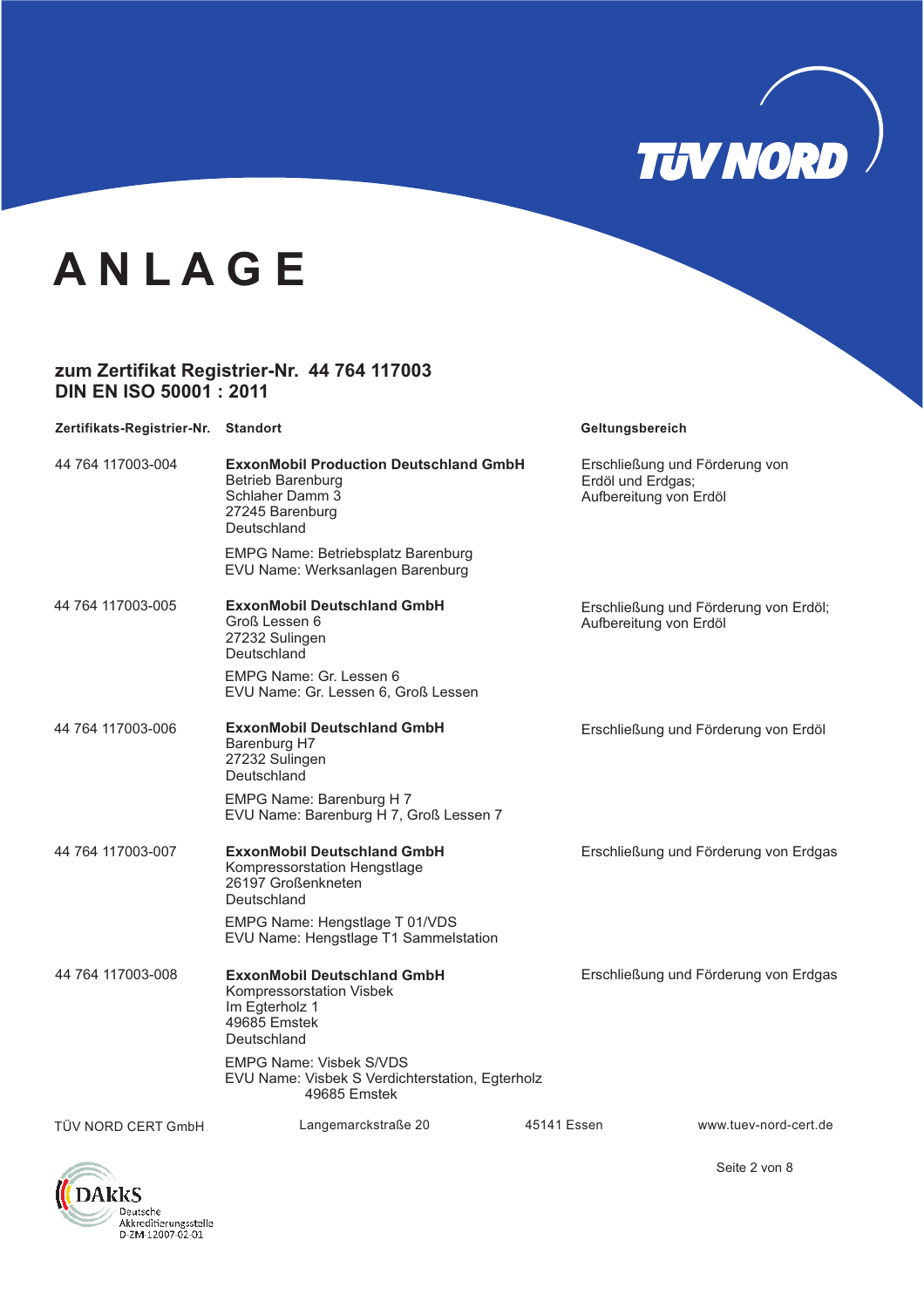

#### **zum Zertifikat Registrier-Nr. 44 764 117003 DIN EN ISO 50001 : 2011**

| Zertifikats-Registrier-Nr. Standort |                                                                                                                                | Geltungsbereich                                                 |
|-------------------------------------|--------------------------------------------------------------------------------------------------------------------------------|-----------------------------------------------------------------|
| 44 764 117003-009                   | <b>ExxonMobil Deutschland GmbH</b><br>Betrieb Dötlingen<br>Zum Poggenpohlsand 7<br>27801 Dötlingen<br>Deutschland              | Erschließung und Förderung von Erdgas                           |
|                                     | EMPG Name: UGS Dötlingen (Betrieb)<br>EVU Name: UGS Dötlingen                                                                  |                                                                 |
| 44 764 117003-010                   | <b>ExxonMobil Deutschland GmbH</b><br>Betrieb Hankensbüttel<br>29386 Hankensbüttel<br>Deutschland                              | Erschließung und Förderung von Erdöl;<br>Aufbereitung von Erdöl |
|                                     | EMPG Name: Betriebsplatz Hankensbüttel<br>EVU Name: C Betriebsplatz HKB                                                        |                                                                 |
| 44 764 117003-011                   | <b>ExxonMobil Deutschland GmbH</b><br>Eich 26/28/29/30/H2<br>An der Gimbsheimer Straße<br>67575 Eich<br>Deutschland            | Erschließung und Förderung von Erdöl;<br>Aufbereitung von Erdöl |
|                                     | EMPG Name: Eich 26/28/29/30/H2<br>EVU Name: Eich 26/29, EWR Station 54                                                         |                                                                 |
| 44 764 117003-012                   | <b>ExxonMobil Deutschland GmbH</b><br>Betrieb Rühlermoor<br>Hauptstraße 5<br>49716 Meppen-Rühle<br>Deutschland                 | Erschließung und Förderung von Erdöl;<br>Aufbereitung von Erdöl |
|                                     | <b>EMPG Name:</b><br>Rühlermoor-Hebelermeer-Meppen<br>EVU Name: Rühlermoor, 49767 Twist /<br>Hauptstr. 5<br>49716 Meppen-Rühle |                                                                 |

TÜV NORD CERT GmbH Langemarckstraße 20 45141 Essen www.tuev-nord-cert.de



Seite 3 von 8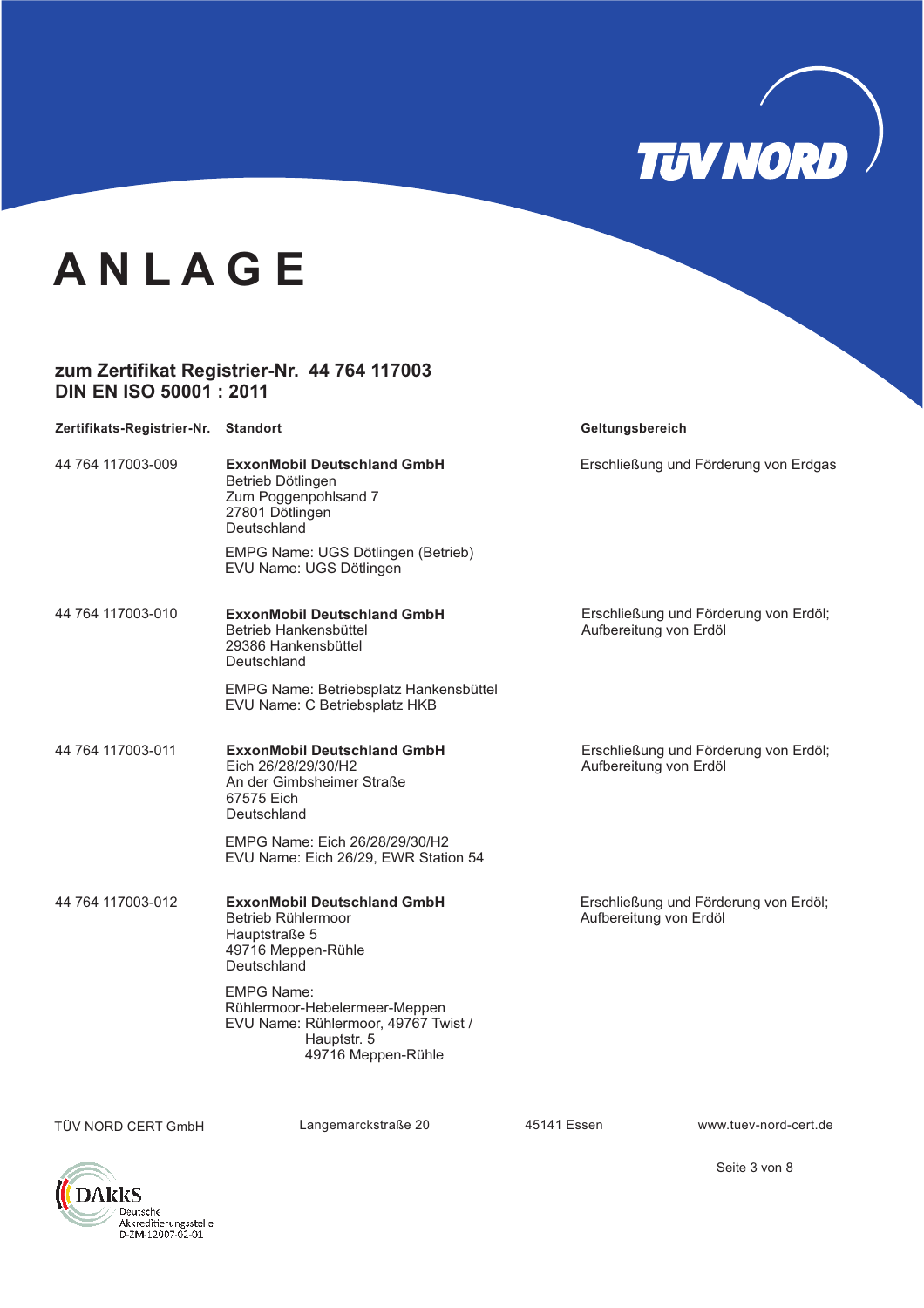

#### **zum Zertifikat Registrier-Nr. 44 764 117003 DIN EN ISO 50001 : 2011**

| Zertifikats-Registrier-Nr. Standort |                                                                                                                      | Geltungsbereich                                                               |  |
|-------------------------------------|----------------------------------------------------------------------------------------------------------------------|-------------------------------------------------------------------------------|--|
| 44 764 117003-013                   | <b>ExxonMobil Deutschland GmbH</b><br><b>Betrieb Osterwald</b><br>Bahnhofstraße 13<br>49828 Osterwald<br>Deutschland | Erschließung und Förderung von Erdöl;<br>Aufbereitung von Erdöl               |  |
|                                     | EMPG Name: Georgsdorf-Osterwald 02<br>EVU Name: Georgsdorf-Osterwald 02                                              |                                                                               |  |
| 44 764 117003-014                   | <b>ExxonMobil Deutschland GmbH</b><br>Kompressorstation Buchhorst<br>27232 Sulingen<br>Deutschland                   | Erschließung und Förderung von Erdgas                                         |  |
|                                     | <b>EMPG Name: Kompressorstation Buchhorst</b><br>EVU Name: Buchhorst Kompressorstation<br>Groß Lessen 999            |                                                                               |  |
| 44 764 117003-015                   | <b>ExxonMobil Deutschland GmbH</b><br>Maasen Günne, Brake<br>27249 Maasen<br>Deutschland                             | Erschließung und Förderung von<br>Erdöl und Erdgas                            |  |
|                                     | EMPG Name: Maasen Günne, Brake<br>EVU Name: Maasen Günne, Brake                                                      |                                                                               |  |
| 44 764 117003-016                   | <b>ExxonMobil Deutschland GmbH</b><br>Kompressorstation Siedenburg Ost<br>31595 Steyerberg<br>Deutschland            | Erschließung und Förderung von Erdgas                                         |  |
| 44 764 117003-017                   | <b>ExxonMobil Deutschland GmbH</b><br>Betrieb Voigtei<br>31595 Steyerberg<br>Deutschland                             | Erschließung und Förderung von<br>Erdöl und Erdgas;<br>Aufbereitung von Erdöl |  |
|                                     | EMPG Name: Betriebspl. Voigtei, Werksanlagen<br>EVU Name: Werksanlagen Voigtei, Voigtei 999<br>31595 Steyerberg      |                                                                               |  |
| TÜV NORD CERT GmbH                  | Langemarckstraße 20                                                                                                  | 45141 Essen<br>www.tuev-nord-cert.de                                          |  |

**DAkkS** Deutsche Akkreditierungsstelle<br>D-ZM-12007-02-01

Seite 4 von 8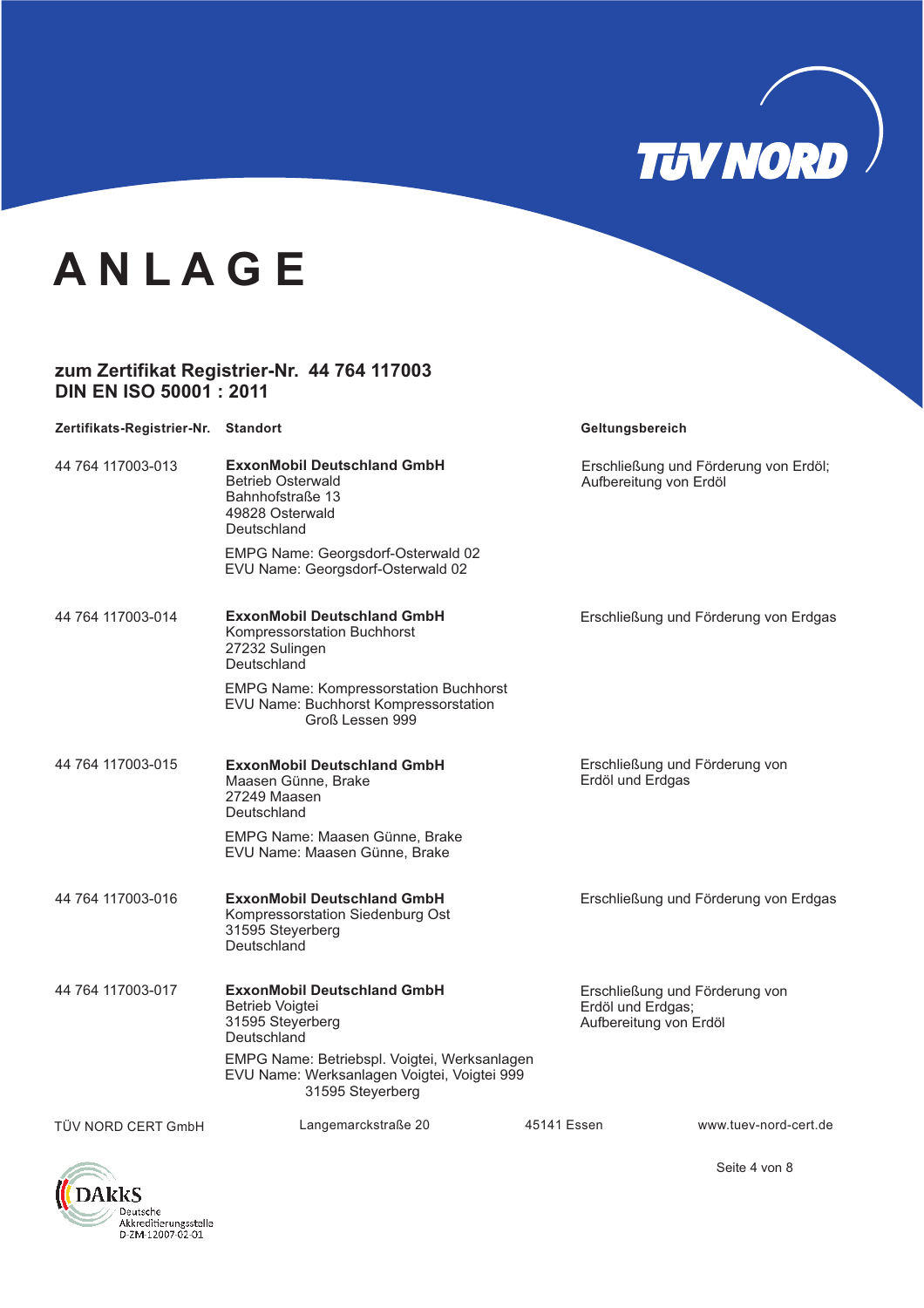

#### **zum Zertifikat Registrier-Nr. 44 764 117003 DIN EN ISO 50001 : 2011**

| Zertifikats-Registrier-Nr. Standort |                                                                                                                                              | Geltungsbereich    |                                       |
|-------------------------------------|----------------------------------------------------------------------------------------------------------------------------------------------|--------------------|---------------------------------------|
| 44 764 117003-018                   | <b>ExxonMobil Production Deutschland GmbH</b><br><b>Betrieb Brake</b><br>Nordstraße 32<br>26919 Brake<br>Deutschland                         | Schwefelproduktion |                                       |
|                                     | EMPG Name: NEAG, Brake<br>EVU Name: Schwefellager, Nordstr. 32,<br>26919 Brake                                                               |                    |                                       |
| 44 764 117003-019                   | <b>ExxonMobil Deutschland GmbH</b><br>Betrieb Söhlingen<br>Bellen 20a<br>27386 Brockel<br>Deutschland                                        |                    | Erschließung und Förderung von Erdgas |
|                                     | EMPG Name: Betriebspl. Söhlingen (CFA)<br>Bellen 20 a<br>EVU Name: Bellen, Bellen 20 a CFA<br>27386 Brockel                                  |                    |                                       |
| 44 764 117003-020                   | <b>ExxonMobil Deutschland GmbH</b><br>Kompressorstation Söhlingen<br>Bellen 22<br>27386 Brockel<br>Deutschland                               |                    | Erschließung und Förderung von Erdgas |
|                                     | <b>EMPG Name:</b><br>Kompressorstation Söhlingen / Hemsbünde<br>EVU Name:<br>Kompressorstation SS1 / SS2, Bellen, Bellen 22<br>27386 Brockel |                    |                                       |
| 44 764 117003-021                   | <b>ExxonMobil Deutschland GmbH</b><br>Betrieb Thönse<br>Großburgwedeler Straße 45<br>30938 Burgwedel<br>Deutschland                          |                    | Erschließung und Förderung von Erdgas |
|                                     | <b>EMPG Name: Betriebsplatz</b><br>Großburgwedel 1 (MS)<br>EVU Name: Großburgwedeler Str. 45<br>30938 Burgwedel-Thönse                       |                    |                                       |
| TÜV NORD CERT GmbH                  | Langemarckstraße 20                                                                                                                          | 45141 Essen        | www.tuev-nord-cert.de                 |



Seite 5 von 8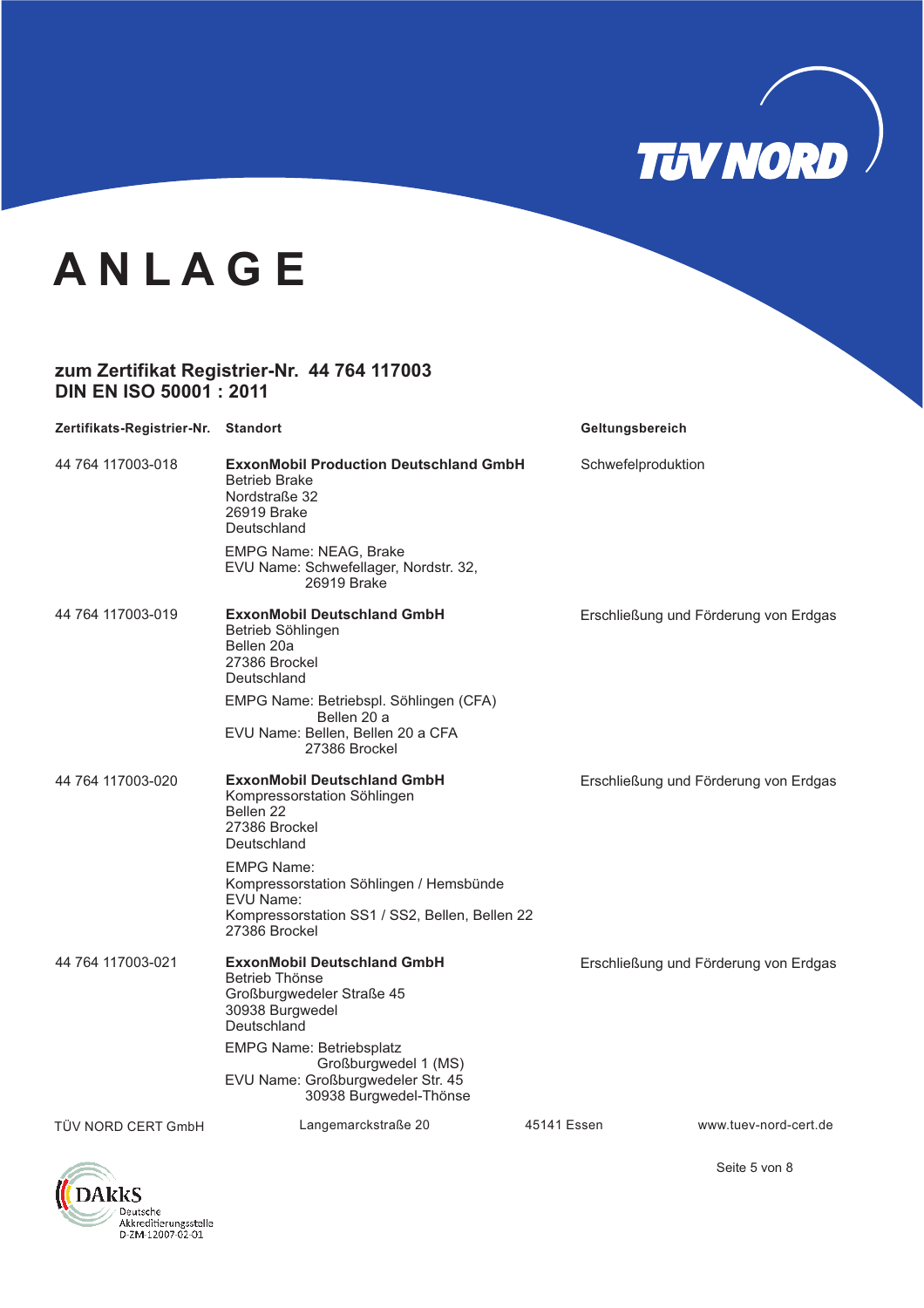

#### **zum Zertifikat Registrier-Nr. 44 764 117003 DIN EN ISO 50001 : 2011**

| Zertifikats-Registrier-Nr. Standort |                                                                                                                                                             |             | Geltungsbereich                                    |
|-------------------------------------|-------------------------------------------------------------------------------------------------------------------------------------------------------------|-------------|----------------------------------------------------|
| 44 764 117003-022                   | <b>ExxonMobil Deutschland GmbH</b><br>Station Bötersen<br>Rotenburger Straße<br>27356 Rotenburg (Wümme)<br>Deutschland                                      |             | Erschließung und Förderung von Erdgas              |
|                                     | EMPG Name: Station Bötersen (CFA)<br>EVU Name: Station Bötersen (CFA)<br>Rotenburger Str. 1<br>27356 Rotenburg/Wümme                                        |             |                                                    |
| 44 764 117003-023                   | <b>ExxonMobil Deutschland GmbH</b><br>Kompressorstation Voigtei<br><b>Steller Trittweg</b><br>31595 Steyerberg<br>Deutschland                               |             | Erschließung und Förderung von Erdgas              |
|                                     | <b>EMPG Name: Kompressorstation Voigtei</b><br>(Scholen und BBU)<br>EVU Name: Kompressorstation Voigtei<br><b>Steller Trittweg</b>                          |             |                                                    |
| 44 764 117003-024                   | <b>ExxonMobil Deutschland GmbH</b><br>Kompressorstation Walsrode<br>Dreikronen<br>29644 Walsrode<br>Deutschland                                             |             | Erschließung und Förderung von Erdgas              |
|                                     | <b>EMPG Name: Kompressorstation</b><br>Walsrode / Walsrode ZGT<br>EVU Name: Kompressorstation Walsrode<br>UW Bomlitz, Westerharler Str. 10<br>29699 Bomlitz |             |                                                    |
| 44 764 117003-025                   | <b>ExxonMobil Deutschland GmbH</b><br>Kompressorstation Greetsiel<br><b>Buurweg</b><br>26736 Krummhörn<br>Deutschland                                       |             | Erschließung und Förderung von<br>Erdöl und Erdgas |
|                                     | EMPG Name: Greetsiel Z 01 - Verdichter<br>EVU Name: Greetsiel Z 1, Visquard<br>Appinger Weg, 26736 Krummhörn                                                |             |                                                    |
| TÜV NORD CERT GmbH                  | Langemarckstraße 20                                                                                                                                         | 45141 Essen | www.tuev-nord-cert.de                              |



Seite 6 von 8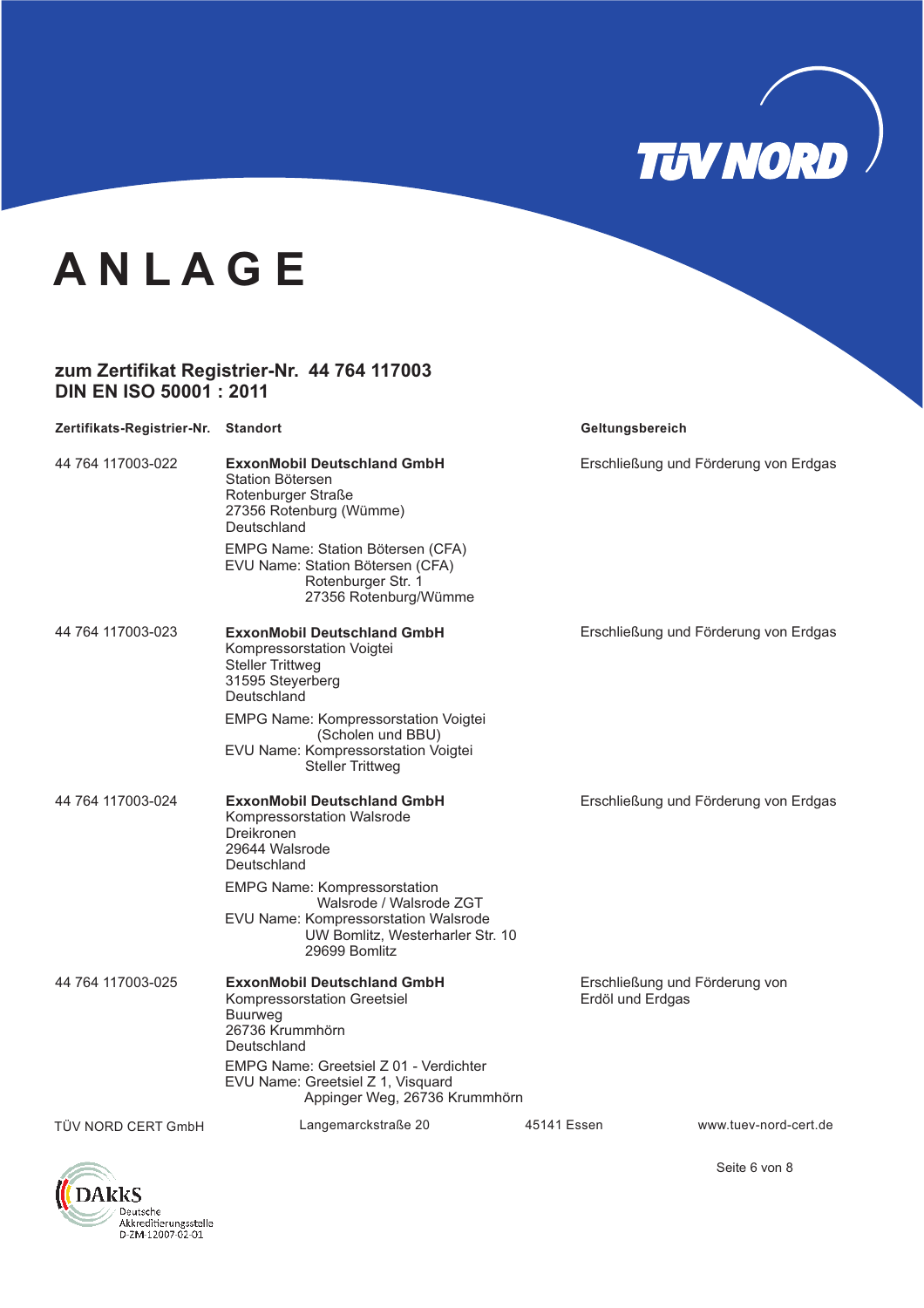

#### **zum Zertifikat Registrier-Nr. 44 764 117003 DIN EN ISO 50001 : 2011**

| Zertifikats-Registrier-Nr. Standort |                                                                                                                     | Geltungsbereich        |                                                                                                                   |
|-------------------------------------|---------------------------------------------------------------------------------------------------------------------|------------------------|-------------------------------------------------------------------------------------------------------------------|
| 44 764 117003-026                   | <b>ExxonMobil Deutschland GmbH</b><br>Hauptverwaltung<br><b>Riethorst 12</b><br>30659 Hannover<br>Deutschland       |                        | Erschließung und Förderung von<br>Erdöl und Erdgas; Aufbereitung von Erdöl<br>und Erdgas sowie Schwefelproduktion |
|                                     | <b>EMPG Name: Hauptverwaltung Hannover</b><br>EVU Name: BEB Hauptverwaltung Hannover,<br>Riethorst 12               |                        |                                                                                                                   |
| 44 764 117003-027                   | <b>ExxonMobil Deutschland GmbH</b><br><b>Betrieb Lastrup</b><br>Auf dem Sande 9<br>49688 Lastrup<br>Deutschland     | Aufbereitung von Erdöl | Erschließung und Förderung von Erdöl;                                                                             |
|                                     | <b>EMPG Name: Betriebsplatz Lastrup</b><br>EVU Name: Betriebsplatz Lastrup<br>Station Schnelten,<br>Auf dem Sande 9 |                        |                                                                                                                   |
| 44 764 117003-028                   | <b>ExxonMobil Deutschland GmbH</b><br><b>Betrieb Varnhorn</b><br>49429 Varnhorn bei Visbek<br>Deutschland           |                        | Erschließung und Förderung von Erdgas                                                                             |
|                                     | <b>EMPG Name: Varnhorn S</b><br>EVU Name: Varnhorn Z 1                                                              |                        |                                                                                                                   |
| 44 764 117003-029                   | <b>ExxonMobil Deutschland GmbH</b><br>Betrieb Rühme<br>Harxbüttler Straße 5<br>38110 Braunschweig<br>Deutschland    | Aufbereitung von Erdöl | Erschließung und Förderung von Erdöl;                                                                             |
|                                     | EMPG Name: Betriebsplatz Rühme<br>EVU Name: Entnahmestelle Thune<br>Harxbütteler Str. 0<br>Betriebsplatz Rühme      |                        |                                                                                                                   |
| TÜV NORD CERT GmbH                  | Langemarckstraße 20                                                                                                 | 45141 Essen            | www.tuev-nord-cert.de                                                                                             |



Seite 7 von 8